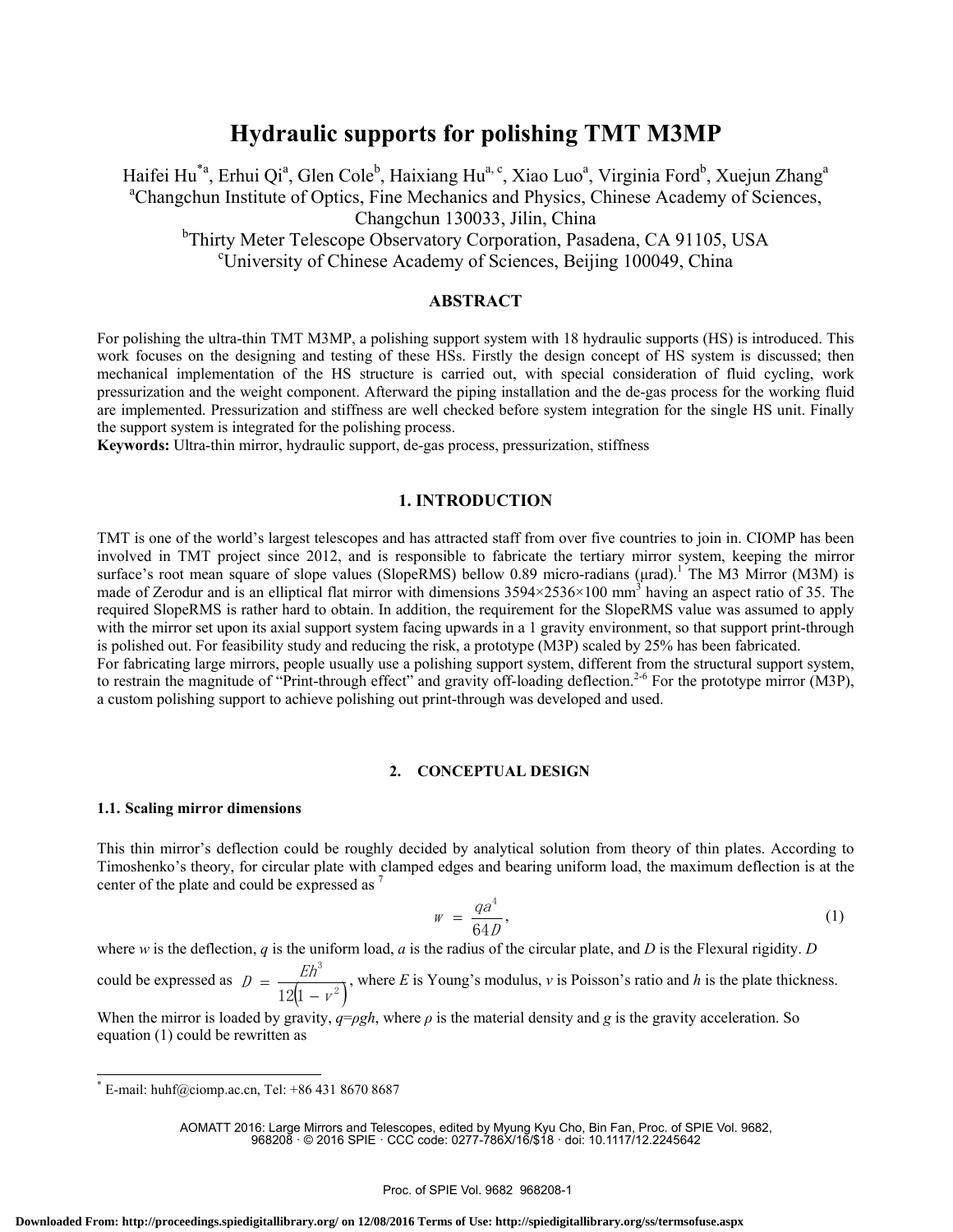$$
w = \frac{3(1 - v^2)\rho g a^4}{16Eh^2}.
$$
 (2)

And the corresponding slope could be derived by

$$
s = \frac{\partial w}{\partial a} = \frac{3(1 - v^2)\rho g a^3}{4Eh^2}.
$$
\n(3)

It's seen from equation (3), for keeping *s* almost the same, if the aperture *a* is scaled by 1/4, the thickness *h* should be scaled by 1/8. As M3's dimensions are *a*=3594 mm, *b*=2536 mm and *h*=100 mm, the prototype's dimensions are scaled to  $a$ <sup> $\text{=898.5 mm}$ ,  $b$ <sup> $\text{=634 mm}$ </sup> and  $h$  $\text{=12.5 mm}$  respectively.</sup>

For deciding the number of support points *N* needed to limit the mirror surface deflection between discrete supports to some tolerable value  $\delta$ , there's a simplified equation in SI unit system written as following<sup>8</sup>

$$
N = \frac{3L^2}{8h} \sqrt{\frac{\rho g}{E\delta}},\tag{4}
$$

where *N* is the minimum number of support points, *L* stands for the largest dimension of the aperture; other parameters are as previously defined. For M3P, *L*= *a′*=898.5 mm, *h*= *h′*=12.5 mm, *ρ*=2.53e-9 t/mm3 , *E*=9.03e4 MPa, *δ*=6.33e-5 mm, the corresponding *N* could be calculated as *N*=51. For whiffle-tree implementation, a number of 54 for *N* is chosen.

### **1.2. Layout optimization**

The FEA model of M3P for the polishing support system is shown in Fig 1. Due to symmetry, a quadrant of the mirror was developed, and a polishing pressure of 1 kPa, whose total action force is assumed to be equally born by the 18 polishing supports, is applied to the reflecting surface. In the model, there are 19 hard points, shown in green triangles, which include 14 points representing polishing support points and the remaining 5 points representing mirror axial support points. When polishing the mirror, the polishing supports rise to contact the back side of the mirror for balancing polishing pressure. The gravity sag of the glass between the axial supports is maintained. Symmetric displacement conditions are applied to the nodes located on axes. And the node centered on the ellipse is restrained in Z direction for FE solution consideration. For updating the moving boundary conditions, one just needs to change the location of these hard points.





Essentially here layout optimization of mirror supports mainly refers to a reverse problem for finding locations where forced boundary conditions should be imposed to minimize the deflection of the surface. Layout optimization model of *n*  supports could be described as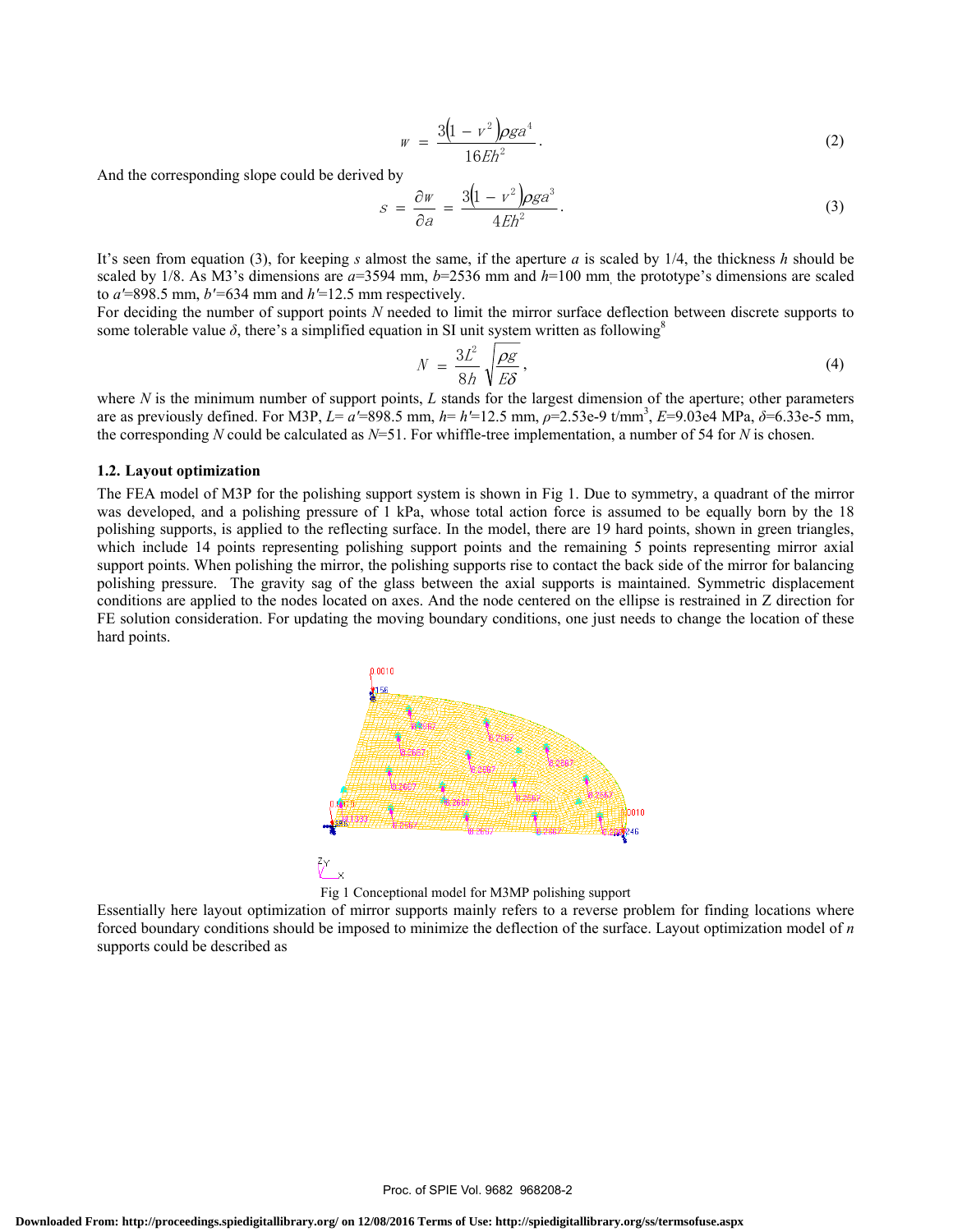Find 
$$
P_i(x_i, y_i)
$$
,  $i = 1, 2, ..., n$   
\nMinimize  $\text{RMS}(dz_k)$ ,  $k = 1, 2, ..., N_G$   
\nand SlopeRMS( $dz_k$ )  
\nSubject to  $P(x_i, y_i) \in \Omega$   
\nand  $|P_i P_j| > D$ ,  $i \neq j$ 

where  $P_i(x_i, y_i)$  represents the location of support *i*,  $dz_k$  is the difference between the actual position and the ideal position of grid *k*,  $N_G$  is the number of surface grids,  $\Omega$  is the aperture of the mirror, and  $|P_iP_j| > D$  implies the fact that the distance between two supports should be larger than a certain distance of *D*, e.g., the largest diameter of the support structure. The PV and RMS are calculated by Zernike polynomials fitting, and SlopeRMS is calculated using equation:

SlopeRMS = 
$$
\sqrt{\left(\frac{1}{(N-1)(M-1)}\right)^{N-1} \sum_{i=1}^{M-1} \sum_{j=1}^{M-1} \left[ \left(\frac{S_{i+1,j} - S_{i,j}}{dx}\right)^2 + \left(\frac{S_{i,j+1} - S_{i,j}}{dy}\right)^2 \right]},
$$
(6)

where *N* is the number of sample grids in *x* direction, *M* is the number of sample grids in *y* direction,  $S_{ij}$  is the figure difference of grid (*i*, *j*), d*x* and d*y* are the sample distances.

Optimized indexes  $\delta_{PV}$ ,  $\delta_{RMS}$  and  $\delta_{SlopeRMS}$  are shown in Tab 1. From Tab 1, it's seen that through layout optimization of support points,  $\delta_{PV}$  is reduced from to 1756 nm to 80.6 nm, scaled by 4.6%;  $\delta_{RMS}$  is reduced from to 417 nm to 12.7 nm, scaled by 3.0%;  $\delta_{\text{SlopeRMS}}$  is reduced from to 4.56 μrad to 0.71 μrad, scaled by 15.6%. The optimized  $\delta_{\text{RMS}}$  is about  $\lambda/50$ , and the optimized  $\delta_{SlopeRMS}$  is within allowed 0.8 µrad.

| Tab 1 Results summary of initial scheme and optimized scheme |
|--------------------------------------------------------------|
|--------------------------------------------------------------|

| <b>Initial layout</b> |  |                                                                                                             | <b>Optimized layout</b> |  |      |
|-----------------------|--|-------------------------------------------------------------------------------------------------------------|-------------------------|--|------|
| $\delta_{\rm PV}$ /nm |  | $\delta_{RMS}$ /nm $\delta_{SlopekMS}$ /µrad $\delta_{PV}$ /nm $\delta_{RMS}$ /nm $\delta_{SlopekMS}$ /µrad |                         |  |      |
| 1756                  |  | 4.56                                                                                                        | 80.6                    |  | O 71 |

The distribution of surface grids' displacements and slopes are shown in Fig 2.





From Fig 2 it's seen that the optimized layout makes the mirror's deformation much more uniform and makes the magnitude of displacements much smaller. Layout optimization brings a significant improvement for the mirror's rigidity.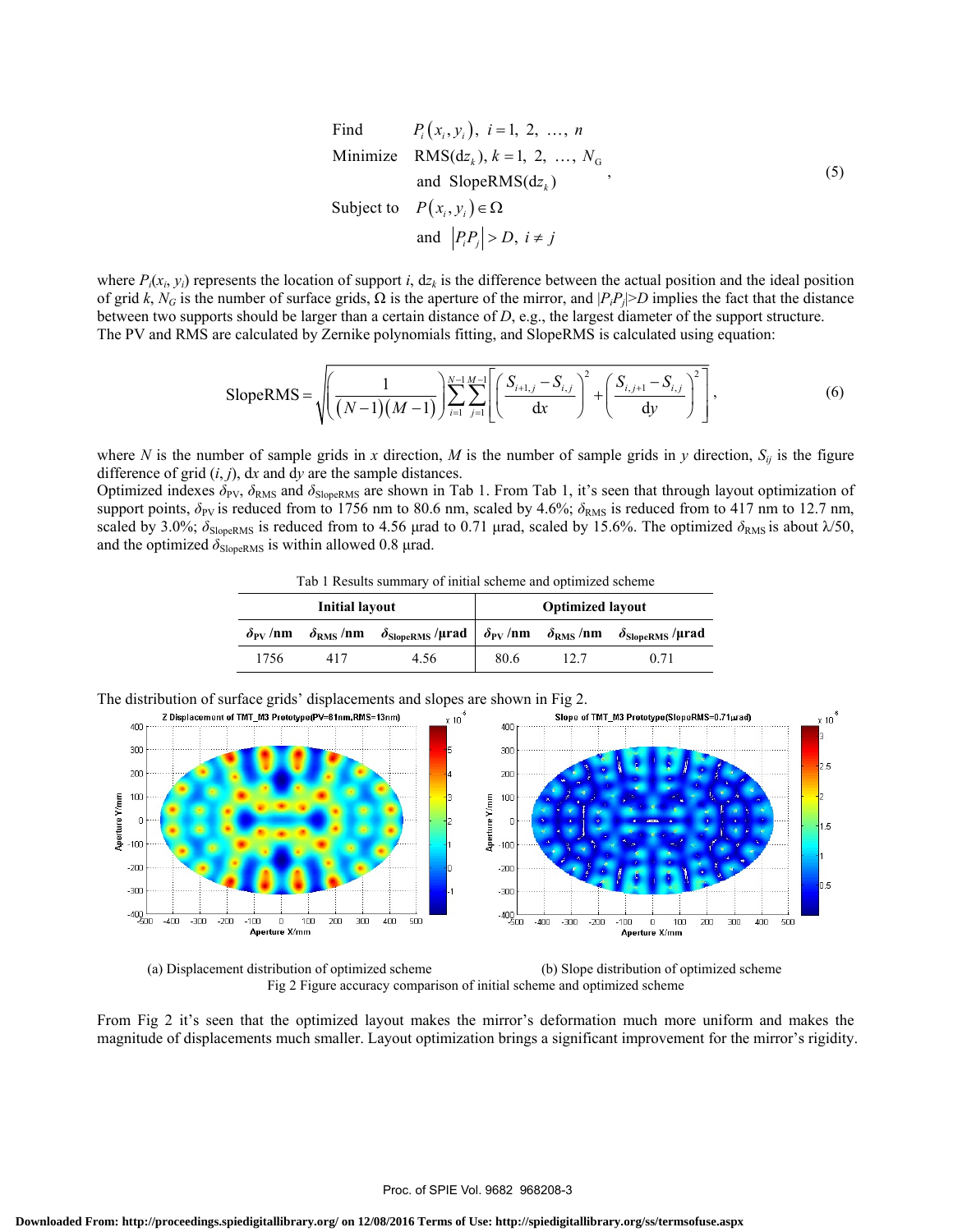The implementation of the hydraulic support are divided into 3 steps: (1) design of the support system and the single hydraulic unit; (2) stiffness test of the units; and (3) the system integration. le<br>rt

### **3.1. Design of the support system and the single hydraulic unit**

The mechanical implementation for the manufacturing support system is illustrated in Fig 3, where the lateral suppor system is also illustrated. There are 54 hydraulic polishing supports divided into 3 groups, each of which is supported by 6 equal-force hydraulic supports. Each hydraulic support controls a load spreader that links 3 pads attached on the mirror's rear side. The 3 pads are designed to average the force of each hydraulic support. yy<br>re<br>ut

For each single hydraulic support unit, the mechanical design is shown in Fig 4 (a). The input and the output pipes are linked to a sphere valve. So it could be seen that the input pipe, the static piston, the diaphragm, the cover and the outpu pipe forms a narrow space for the work fluid to fill in. The lateral limit board provides a free motion of about 8 mm for the floating components. A plastic seal cushion fastened by the seal bolt produces a good pressurization. Also the seal bolt acts as the lateral limit when not working, so it could holding the mirror at a high precision after the integration of the manufacturing support system. The fluid used for working flow is glycerin, as it is viscous and has a high bulk modulus.  $\frac{1}{2}$ 



Fig 3 Mechanical implementation for manufacturing TMTM3P, 54 support points for polishing and 18 points for testing **(2) Stiffn fness test of th he units** 



Fig 4 Mechanical design and stiffness test of a single hydraulic support unit

Stiffness tests of the hydraulic supports were performed using a Chinese National Standard Machine for mechanica testing, shown in Fig 4(b). We load the support toward 200 N, approximating the polishing load of 20 kg; record the testing, shown in Fig 4(b). We load the support toward 200 N, approximating the polishing load of 20 kg; record the force *F* and the corresponding displacement *u* of the support; and compute the stiffness k by  $k=F/u$ . If straight enough, we use  $k= dF/du$  for a specific region. Most *F-u* curves are very close to linear. Each hydraulic support was tested least 3 times to improve the test accuracy.

To achieve higher support stiffness, the volume of air bubbles must be minimized, so a buffer bottle is used, shown in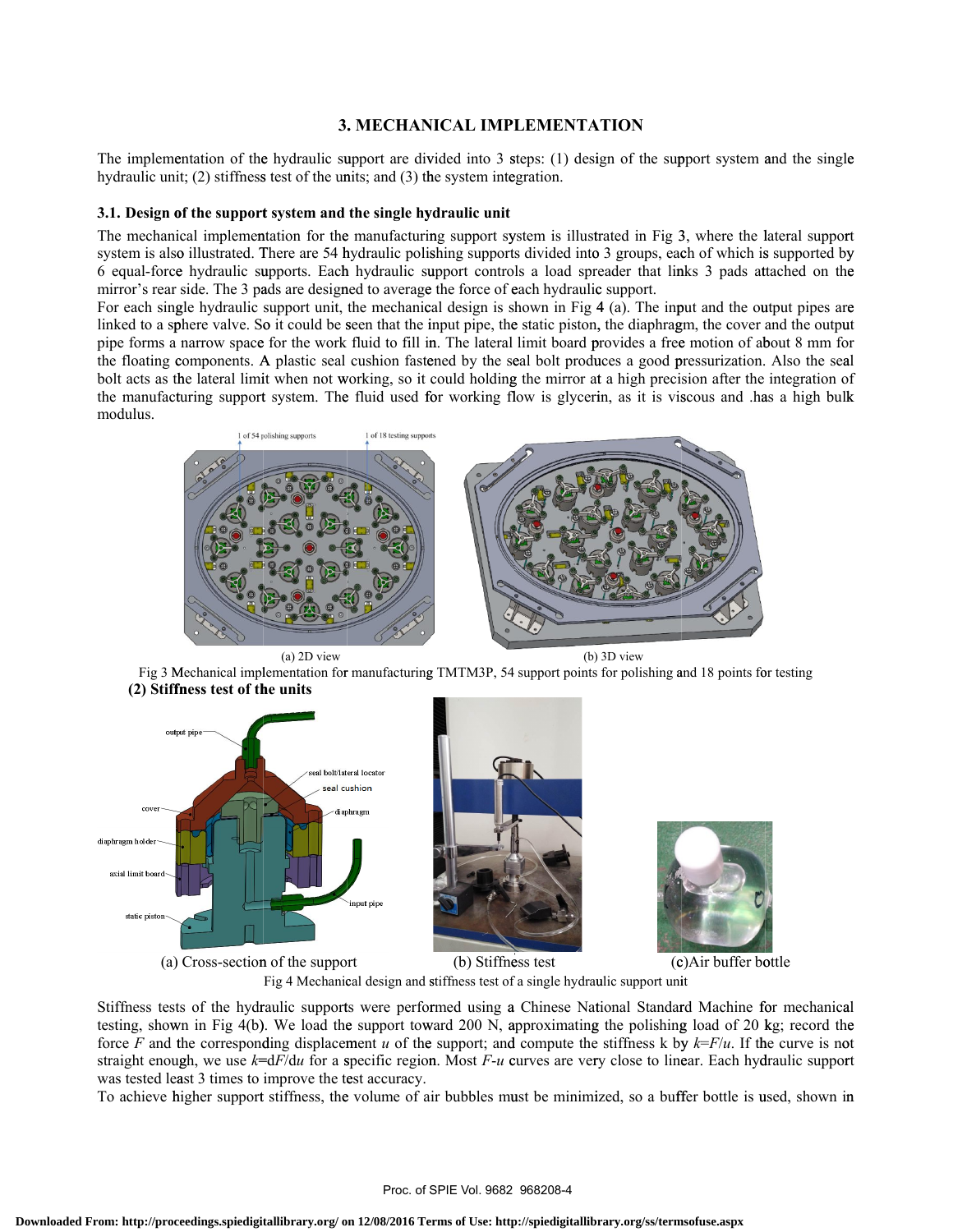Fig 4 (c). Most of the air bubbles that are formed during piping will stored in this bottle, which contributes a volume of purer glycerin to the support.



Fig 5 Piping cycle for testing the stiffness

Piping cycle for testing the support unit's stiffness is shown in Fig 5. During the test, we found that the pipe length affects the stiffness significantly, so in the piping cycle the length expressed by *L*, of the input pipe was changed to equalize all stiffness values of the supports.

The stiffness values at certain input pipe length for the used 18 supports are listed in Tab 2 in ascending order. The minimum stiffness is 800 N/mm for the support numbered 20, and the maximum is 1188 N/mm for the support numbered 11. Tab 2 Stiffness summary of the 18 supports used

| $180 \times 100$ summess summary of the 18 supports used |                  |       |         |  |  |  |  |
|----------------------------------------------------------|------------------|-------|---------|--|--|--|--|
| Rank No.                                                 | SP <sub>No</sub> | L(cm) | S(N/mm) |  |  |  |  |
| $\mathbf{1}$                                             | 20               | 77    | 800     |  |  |  |  |
| $\sqrt{2}$                                               | $\mathbf{1}$     | 60    | 804     |  |  |  |  |
| $\overline{\mathbf{3}}$                                  | 12               | 56    | 807     |  |  |  |  |
| $\overline{\mathbf{4}}$                                  | 5                | 120   | 821     |  |  |  |  |
| 5                                                        | 8                | 70    | 826     |  |  |  |  |
| 6                                                        | 7                | 60    | 837     |  |  |  |  |
| $\overline{7}$                                           | $\overline{4}$   | 60    | 850     |  |  |  |  |
| 8                                                        | 2                | 60    | 881     |  |  |  |  |
| 9                                                        | 14               | 60    | 893     |  |  |  |  |
| 10                                                       | 13               | 85    | 896     |  |  |  |  |
| 11                                                       | $17\,$           | 60    | 906     |  |  |  |  |
| 12                                                       | 6                | 60    | 921     |  |  |  |  |
| 13                                                       | 10               | 60    | 974     |  |  |  |  |
| 14                                                       | 9                | 60    | 1027    |  |  |  |  |
| 15                                                       | 16               | 63    | 1071    |  |  |  |  |
| 16                                                       | 15               | 70    | 1092    |  |  |  |  |
| 17                                                       | 18               | 72    | 1135    |  |  |  |  |
| 18                                                       | 11               | 60    | 1188    |  |  |  |  |

### **3.2. Hydraulic system integration**

According to their stiffness, all 18 supports are integrated into 3 groups, surrounded by 3 bold dark curves shown in Fig 6(a). Group division is also shown in Tab 2 by different color. In detail, the support tick numbers for group 1 are 12, 7, 8, 2, 14 and 6; the support tick numbers for group 2 are 1, 20, 5, 4, 13 and 17; the support tick numbers for group 3 are 16, 9, 10, 11, 15 and 18.